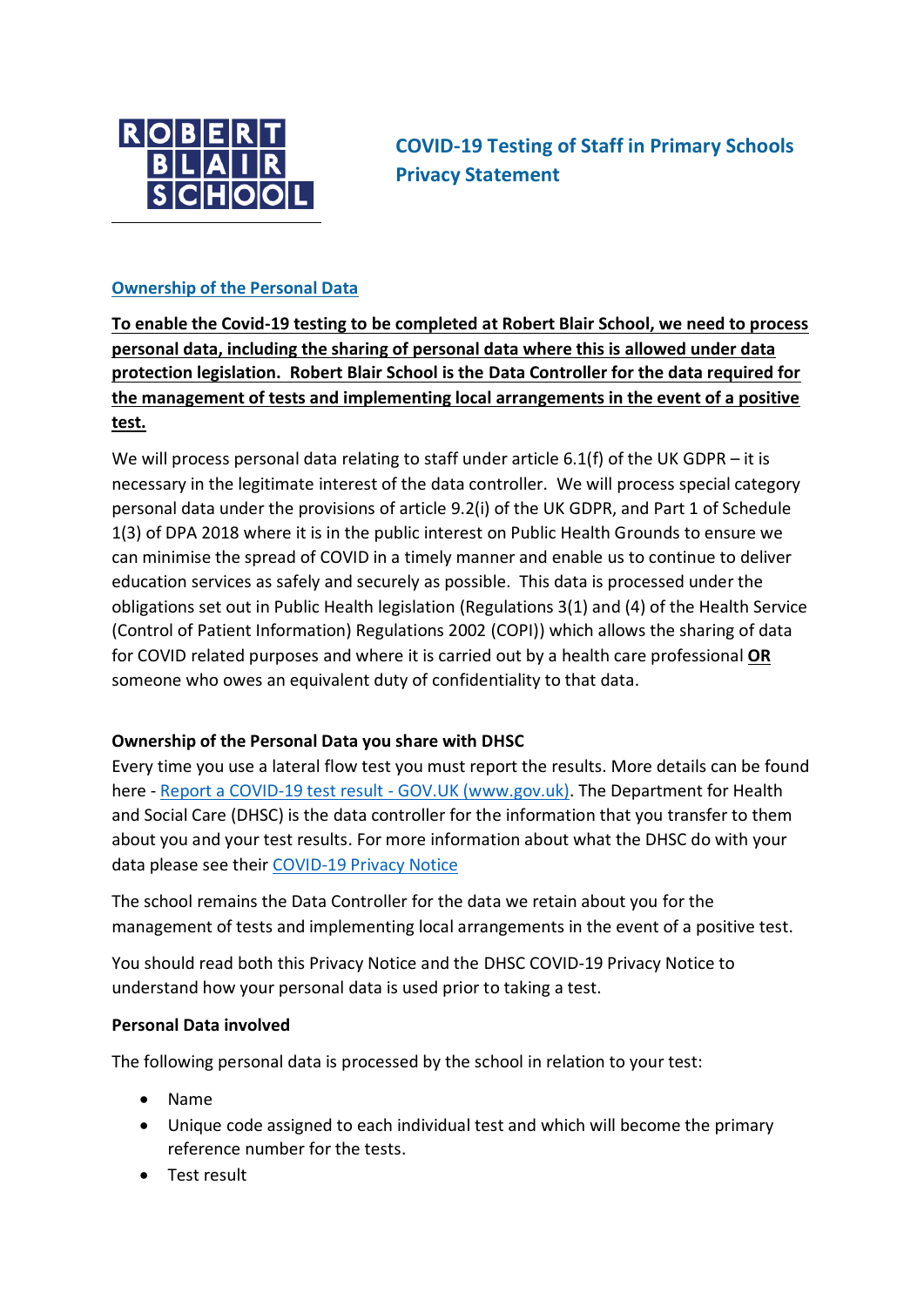For more information about what the DHSC do with your data please see their [COVID-19](https://www.gov.uk/government/publications/coronavirus-covid-19-testing-privacy-information)  [Privacy Notice](https://www.gov.uk/government/publications/coronavirus-covid-19-testing-privacy-information)

### **How we store your personal information**

The school will maintain a test kit log which will record against your name details of the testing kit which has been provided to you. The school may also record Personal Data about you in its internal COVID-19 results register (the school's COVID-19 results register will not be shared with DHSC). This information will only be stored securely on locally managed systems with appropriate access controls in schools and will only be accessible to personnel involved in the management of tests and implementing local arrangements in the event of a positive test.

The school will retain its test kit log and COVID-19 results register for a period of twelve (12) months from the date of the last entries made by the school into them.

For more information about what the DHSC do with your data please see their [COVID-19](https://www.gov.uk/government/publications/coronavirus-covid-19-testing-privacy-information)  [Privacy Notice](https://www.gov.uk/government/publications/coronavirus-covid-19-testing-privacy-information)

# **Processing of Personal Data Relating to Positive test results**

We will use this information to enact our own COVID isolation and control processes without telling anyone who it is that has received the positive test.

For more information about what the DHSC do with your data please see their [COVID-19](https://www.gov.uk/government/publications/coronavirus-covid-19-testing-privacy-information)  [Privacy Notice](https://www.gov.uk/government/publications/coronavirus-covid-19-testing-privacy-information)

This information will be kept by the school for period of twelve (12) months by the school and by the NHS for eight (8) years.

# **Processing of Personal Data Relating to Negative and Void test results**

We will record a negative and void result for the purpose of stock controls of tests and general performance of the testing process.

#### **Data Sharing Partners**

The personal data associated with test results will be shared with

- DHSC, NHS, PHE to ensure that they can undertake the necessary Test and Trace activities and to conduct research and compile statistical information about Coronavirus.
- Your GP the NHS may share the information you provide with your GP to maintain your medical records and to offer support and guidance as necessary. Any data you provide to the school will not be shared with your GP.
- Local Government to undertake local public health duties and to record and analyse local spreads.

Personal Data in the school's test kit log will be shared with DHSC to identify which test kit has been given to which individual in the event of a product recall. The school will not share its internal COVID-19 results register with DHSC.